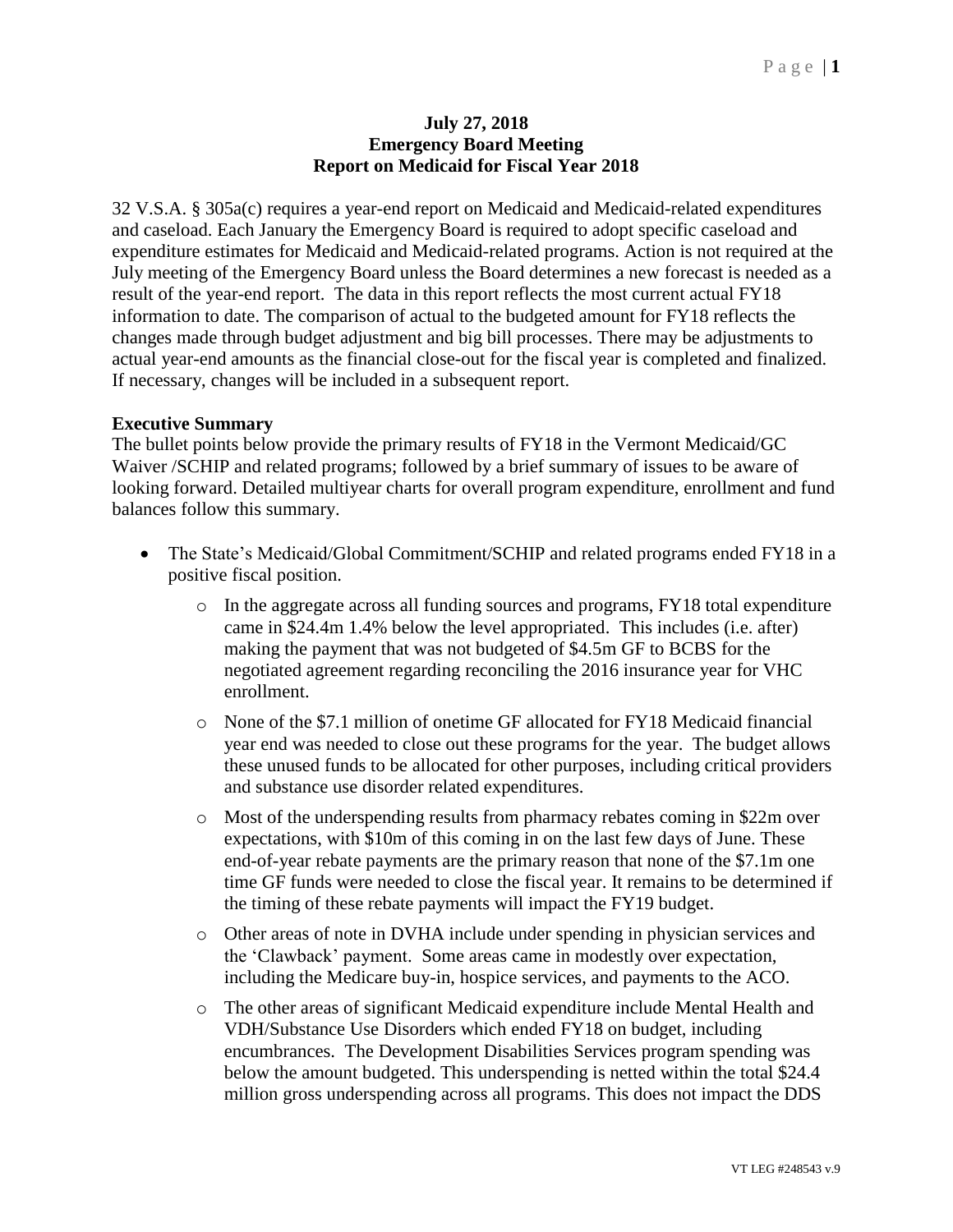FY19 budget which fully funds the projected need made last December. The FY18 experience will influence the FY20 budget estimating process.

- o The new GC Waiver agreement which began in Jan. 2017, establishes annual calendar year caps on the total amount of Waiver Investments. For the 2017 waiver year, which ended Dec. 31 2017 the total cap was \$142.5m. This is also the total spend on waiver investments for this period. The CY2018 cap is \$148.5m and AHS anticipates fully utilizing this cap capacity.
- As a result of 2018 Medicaid program underspending; there is a total of \$4.5m of GF available to carryforward into FY19. These funds are allocated as follows: \$1.5m for required carried forward for FY19 Medicaid budget balance, \$1.1m for continued premium processing in FY19, \$1m for the Choices for Care reserve, the remainder is allocated for identified onetime contractual encumbrances.
- Childless New Adults: The primary reason the gross underspending in the Medicaid program does not result in a GF amount close to the 46% base match rate of the program is the continued shift in expenditures within the New Adult population. The portion of the Childless New Adult expenditures continues to come in below our reduced budget projections. The match rate for this population is roughly 90%. The lower Childless New Adult spending relative to higher proportion for other eligibility groups resulted in approximately a \$4.9m more GF needed to fund the same level of total expenditure in FY18. This will have an impact on the Medicaid GF need for FY19 and FY20.
- Caseload has stabilized and continues to decline modestly. Vermont is following an annual eligibility redetermination process. In total, the FY18 caseload came in 2% below the level adopted in January 2018. Multi-year detailed caseload data is provided on page 4 of this report.
- SHCRF: The State Health Care Resources Fund ended the year with a positive balance of \$1.65m. This was primarily due to the claims assessment coming in above expectation. This tax and the employer assessment are now collected by the Tax Dept. and this appears to have resulted in better compliance in the collections from insurers. Act 11 of 2018 special session allows the Administration to consider including a unification of this fund into the GF in FY19 as part of the budget adjustment process.

## **Looking Ahead – Concerns, Considerations and Areas of Focus**

- Changes required by the current Global Commitment Waiver include phase out and phase down of federal match for several waiver investments. These include the school nurses & HIT investment (phase out complete), as well as room and board and UVM grant funded physician training which began partial year step down of Medicaid funding in FY19 with full phase out by FY22. The continued budgetary impacts of these no longer federal matched investments will be included in the FY20 Medicaid budget.
- Agreement on the new Substance Use Disorder (SUD) amendment to the GC Waiver was reached and began this July 1st. Although it is starting a bit later than hoped, this amendment was anticipated with the renewal of the GC Waiver. This allows Vermont to pay for SUD services provided at an IMD with GC Program funds. Previously, these costs, estimated at approximately \$8M, were claimed as GC Investment.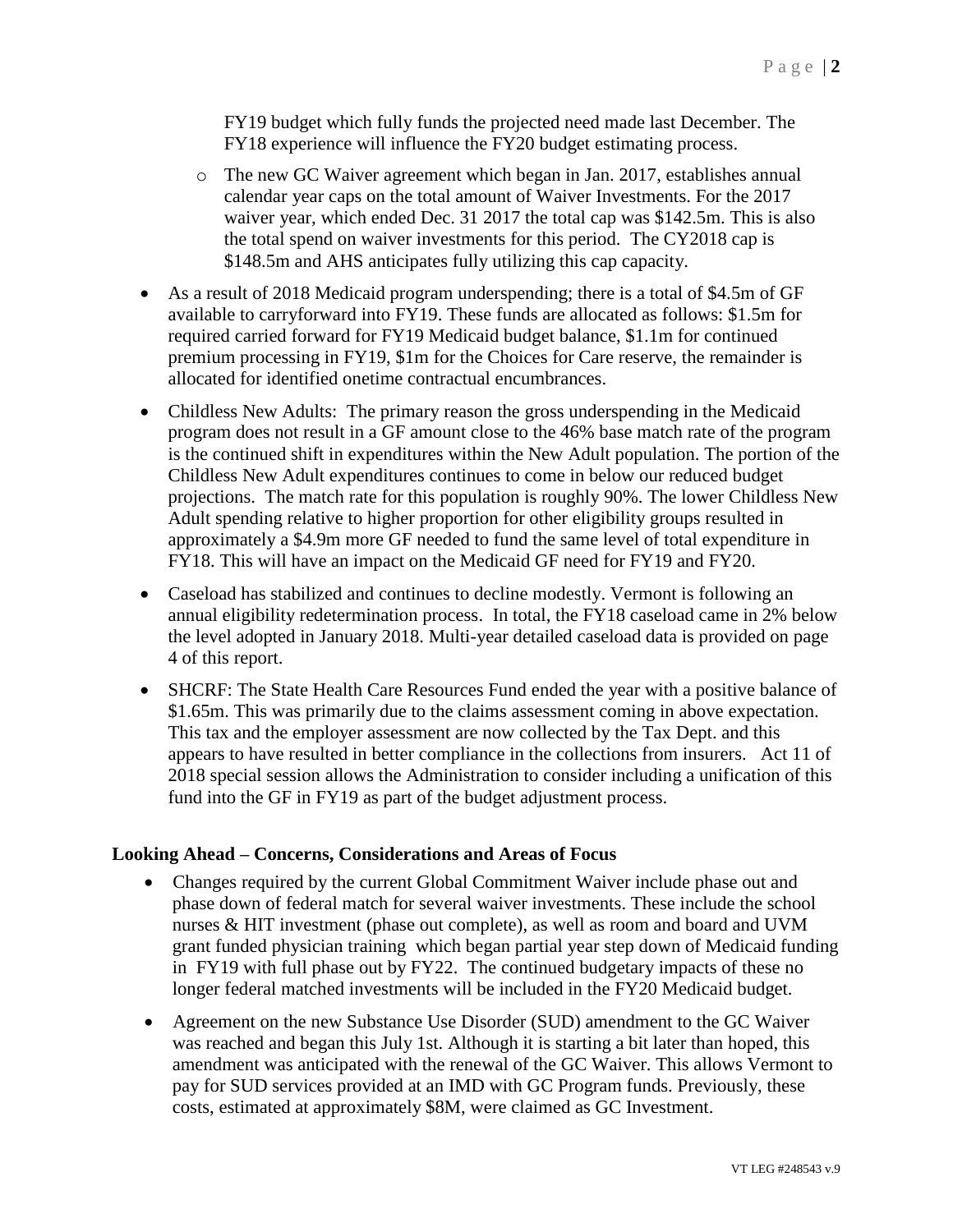- The current waiver allows the continuation of the investments for inpatient psychiatric treatment at the Brattleboro Retreat and the Vermont Psychiatric Care Center for this waiver period which ends Dec. 31, 2021 (mid-FY22). These are significant investments that totaled \$29.4m in FY18 of which \$15.9m is the federal match. However the federal matching funds for these Level 1 services is expected to begin being phased out at the very end of this waiver cycle and throughout the next extension. These facilities are classified as IMDs (Institutes of Mental Disease) and are ineligible for Medicaid funds.
	- $\circ$  The current waiver requires that no later than December 31, 2018, the state must submit a phase-down schedule for the Vermont Psychiatric Care Hospital and other IMD-expenditures (i.e. Brattleboro Retreat). The state must propose a lower amount for the IMD expenditures starting January 1, 2021 with a plan to get to \$0 by the end of 2025.
	- o The 12 new beds coming on at The Retreat will need to be included in analyses of both the phase down and waiver investment capacity during this period.
- Childless New Adults: The staff work group will continue to work to understand the expenditure trend for the Childless New Adults eligibility group and the budgetary implications. To the extent SUD expenditures for this population are paid through investments and are included in the new SUD amendment the opportunity to draw the enhanced match for these expenditures will need to be analyzed.
- Rx Rebates: The staff work group will continue to work to understand the trend for pharmacy rebates both in terms of scope and normal cycle and timing of these payments particularly if the payments made in the last few days of June 2018 impact the FY19 budget and/or if we are now in a new rebate timing cycle. There remains a fiscal liability in the form of manufacturer credits related to the over collection of pharmacy rebates two years ago. These credits are being slowly reduced over time; however one large manufacturer has reached an agreement with DVHA to true up the balance of these credits within a two year period. The fiscal impacts of this agreement and potential of additional expedited true up requests from other manufacturers needs to be analyzed for FY19 and FY20.
- The Vermont Medicaid Next Generation (VMNG) ACO program is in its second year of operation. The program began calendar year 2018 with approximately 42,000 Medicaid members, a 45% increase from 2017. DVHA and OneCare continue to work towards finalizing 2017 financial and quality results. DVHA anticipates presenting these results no later than the ACO report due to the legislature on September 15, 2018 as required by Act 124 of 2018. Concurrently, negotiations have begun between DVHA and OneCare Vermont for the calendar year 2019 program. [DVHA submitted an ACO progress report](https://legislature.vermont.gov/assets/Legislative-Reports/ACT-124-VMNG-Report-to-Legislature-June-15-2018.pdf) to the legislature on June 15, 2018 available on the [legislature's report website.](https://legislature.vermont.gov/reports-and-research/find/2018.1)
- CHIP is funded by Congress through FFY2023. However, the ACA based federal enhanced match rate for CHIP will be phased down over two years and will have a significant fiscal impact. An initial \$6.3m hit will be in our FY21 budget, growing to a fully annualized \$12.3 million reduction to be entirely absorbed by FY22.
- Uncertainties related to federal funding and policy changes related to health care will likely remain a challenge for these programs.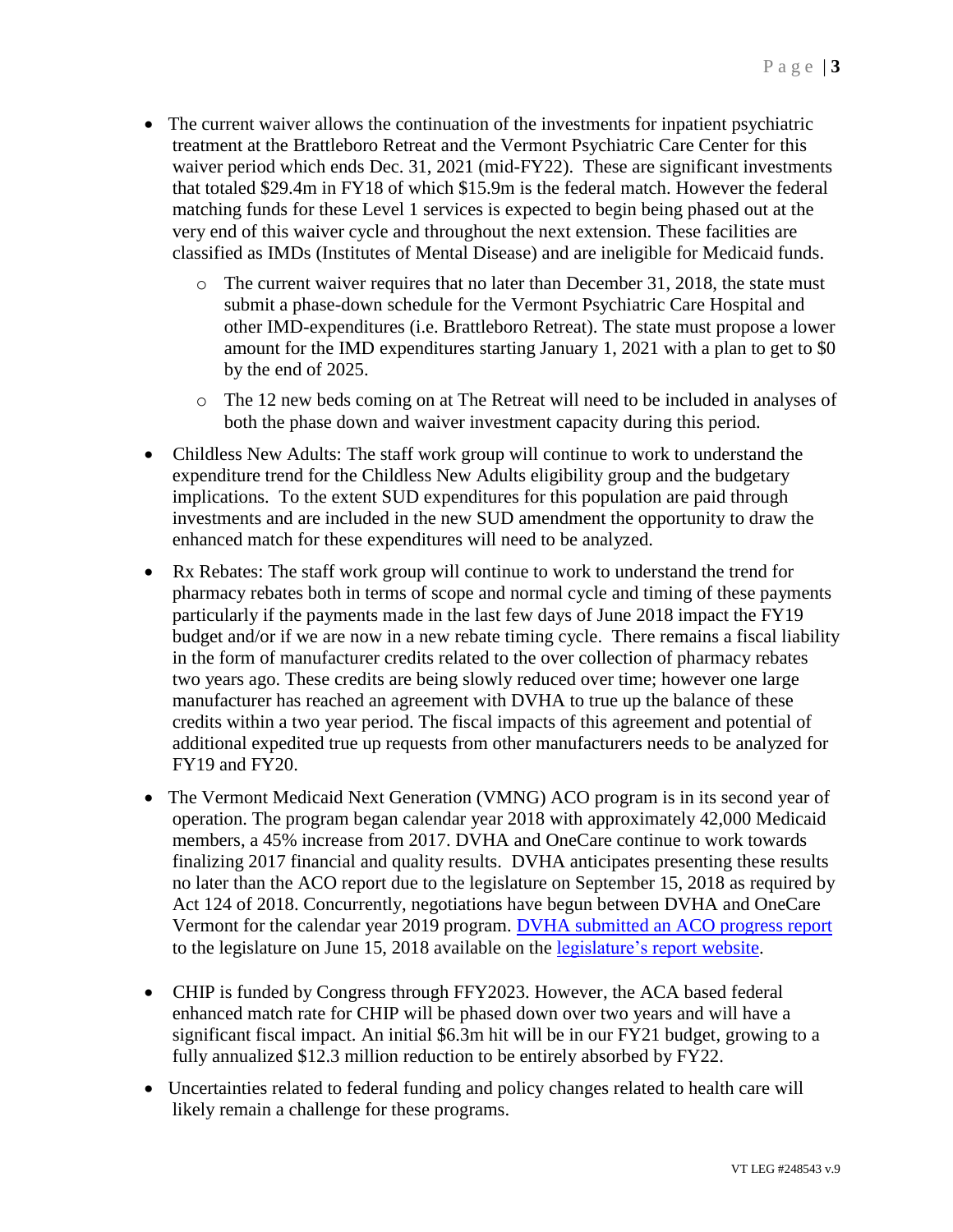| <b>Average Medicaid Caseload</b>                                                    |             |                |                                                                                |              |              |               |              | <b>Budgeted</b>     |
|-------------------------------------------------------------------------------------|-------------|----------------|--------------------------------------------------------------------------------|--------------|--------------|---------------|--------------|---------------------|
| (Based on Monthly Enrollment Through June 2018)                                     |             |                | FY15-FY17 impacted by eligibility redetermination<br>suspension and resumption |              |              | <b>EBoard</b> |              | <b>Eboard</b>       |
|                                                                                     | actual      | actual         | actual                                                                         | actual       | actual       | Jan.'18       | est. actual  | Jan.'18             |
|                                                                                     | <b>FY13</b> | <b>FY14</b>    | <b>FY15</b>                                                                    | <b>FY16</b>  | <b>FY17</b>  | <b>FY18</b>   | <b>FY18</b>  | <b>FY19</b>         |
| <b>Full/Primary Coverage (note1)</b>                                                |             |                |                                                                                |              |              |               |              |                     |
| <b>Adult</b>                                                                        |             |                |                                                                                |              |              |               |              |                     |
| Aged, Blind, or Disabled (ABD) Adults                                               | 14,294      | 15,559         | 15,967                                                                         | 14,883       | 8,759        | 7,218         | 6,799        | 7,141               |
| <b>General Adults</b>                                                               | 11,387      | 12,959         | 17,339                                                                         | 20,050       | 14,876       | 12,984        | 12,664       | 12,958              |
| New Adult Childless- began 1/1/2014                                                 | n/a         | 35,935         | 42,814                                                                         | 49,895       | 42,412       | 41,165        | 39,967       | 39,795              |
| New Adult w/Kids - began 1/1/2014                                                   | n/a         | 7,522          | 10,379                                                                         | 12,810       | 17,787       | 18,439        | 18,568       | 20,309              |
| Childless % of total New Adult                                                      | m/a         | 83%            | 80%                                                                            | 80%          | 70%          | 69%           | 68%          | 66%                 |
| VHAP Adults - ended in 2014                                                         | 37,468      | 36,817         | n/a                                                                            | n/a          | n/a          | n/a           | n/a          | n/a                 |
| Adult subtotal                                                                      | 63,149      | 71,975         | 86,499                                                                         | 97,638       | 83,834       | 79,807        | 77,998       | 80,203              |
| Children                                                                            |             |                |                                                                                |              |              |               |              |                     |
| Blind or Disabled (BD) Kids                                                         | 3,702       | 3,652          | 3,654                                                                          | 3,243        | 2,579        | 2,439         | 2,241        | 2,379               |
| <b>General Kids</b>                                                                 | 55,400      | 56,536         | 60,894                                                                         | 63,354       | 60,024       | 60,360        | 59,821       | 60,372              |
| SCHIP (Uninsured) Kids                                                              | 3,986       | 3,835          | 4,416                                                                          | 4,509        | 5,136        | 4,817         | 4,667        | 4,905               |
| Child subtotal                                                                      | 63,089      | 64,023         | 68,964                                                                         | 71,106       | 67,739       | 67,616        | 66,729       | 67,656              |
| <b>Subtotal - Full/Primary</b>                                                      | 126,237     | 135,998        | 155,462                                                                        | 168,744      | 151,573      | 147,423       | 144,727      | 147,859             |
| <b>Partial/Supplemental Coverage</b>                                                |             |                |                                                                                |              |              |               |              |                     |
| <b>Choices for Care</b>                                                             | 3,917       |                |                                                                                |              | 4,302        |               | 4,232        | 4,390               |
|                                                                                     |             | 4,072          | 4,101                                                                          | 4,263        |              | 4,350         |              |                     |
| <b>ABD Dual Eligibles</b>                                                           | 17,179      | 17,481         | 18,309                                                                         | 18,734       | 17,651       | 17,645        | 17,659       | 17,772              |
| Rx-Pharmacy Only Programs                                                           | 12,529      | 13,737         | 11,974                                                                         | 11,583       | 11,389       | 11,182        | 10,717       | 10,913              |
| VPA-Vermont Premium Assistance (note2)                                              | n/a         | 10,886         | 16,906                                                                         | 14,893       | 17,961       | 19,023        | 18,275       | 20,524              |
| CSR-Cost Sharing Reduction - subset of VPA<br>Underinsured Kids (ESI upto 312% FPL) | n/a<br>979  | 3,447<br>1,235 | 5,322<br>907                                                                   | 4,976<br>834 | 5,816<br>873 | 6,483<br>831  | 6,141<br>601 | 7,099<br>800        |
| Catamount - ended in 2014                                                           | 11,483      | 12,387         | n/a                                                                            | n/a          | n/a          | n/a           | n/a          | n/a                 |
| ESI progs (VHAP&Catamount) - ended in 2014                                          | 1,534       | 1,207          | n/a                                                                            | n/a          | n/a          | n/a           | n/a          | n/a                 |
| <b>Subtotal -Partial/Supplemental Coverage</b>                                      |             |                |                                                                                |              |              |               |              |                     |
|                                                                                     | 48,128      | 47,411         | 52,197                                                                         | 50,307       | 52,177       | 53,031        | 51,485       | 54,399              |
| <b>Total Medicaid Enrollment</b>                                                    | 174,366     | 183,408        | 207,659                                                                        | 219,051      | 203,750      | 200,454       | 196,212      | 202,258             |
| Notes 1 Some Full Coverage enrollees may have other forms of insurance.             |             |                |                                                                                |              |              |               |              |                     |
| 2 VPA-Vermont Premium Assistance counts are subscribers not individuals             |             |                |                                                                                |              |              |               |              | VT LEG #312754 v.11 |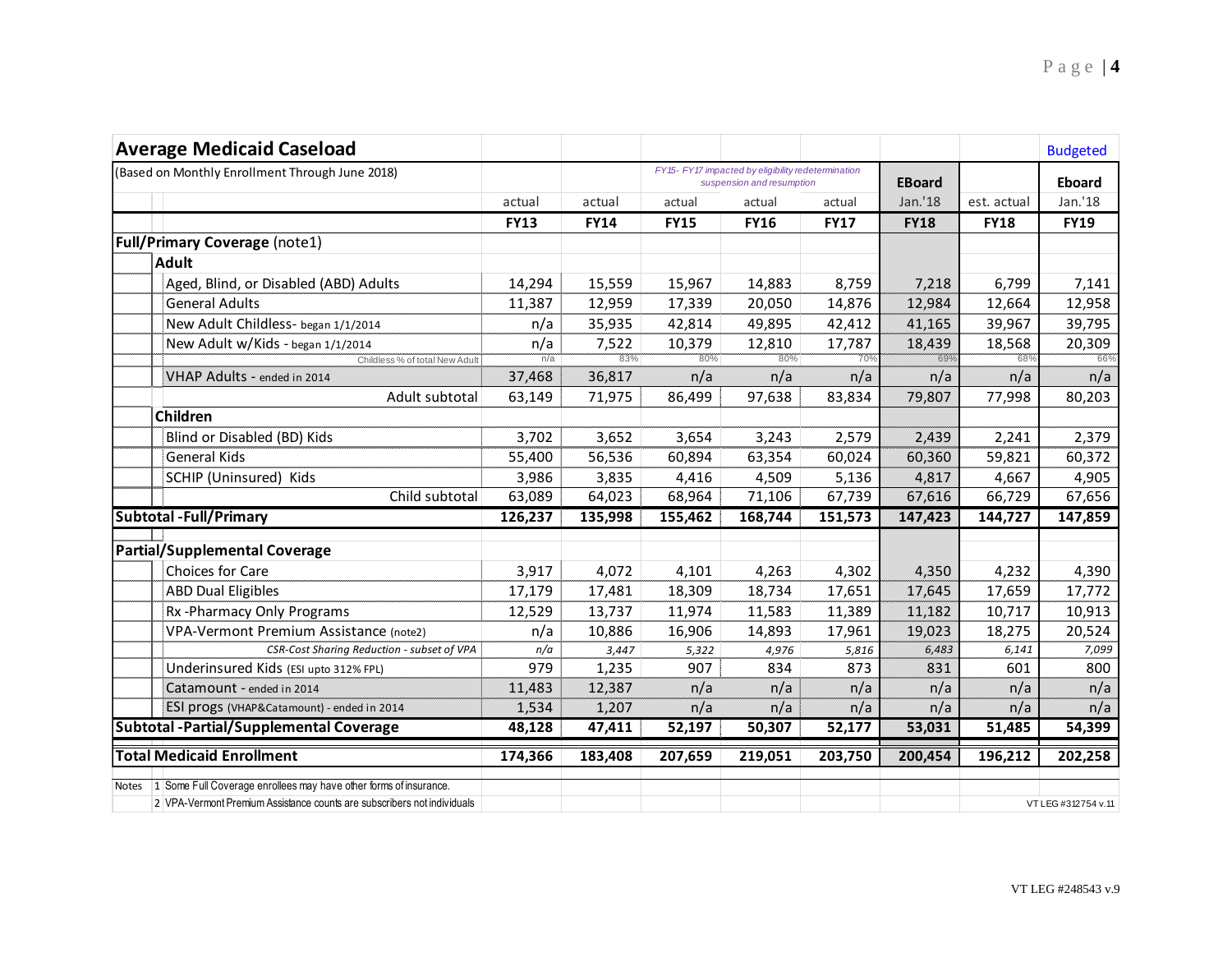| <b>Summary of Total Expenditures</b>                                       |               |               |               |                          |               |                 |
|----------------------------------------------------------------------------|---------------|---------------|---------------|--------------------------|---------------|-----------------|
| Medicaid and Medicaid Related                                              |               |               |               |                          |               |                 |
|                                                                            |               |               |               |                          | Est.          |                 |
|                                                                            | <b>FY15</b>   | <b>FY16</b>   | <b>FY17</b>   | <b>FY18</b>              | <b>FY18</b>   | <b>FY19</b>     |
|                                                                            | Actual        | Actual        | Actual        | <b>BAA</b>               | Actual        | <b>Budgeted</b> |
| <b>Total All Admin</b>                                                     | 91,477,957    | 114,941,963   | 131,455,574   | 127,962,072              | 128,836,996   | 135,676,999     |
|                                                                            |               |               |               |                          |               |                 |
| Non Capitated Administration 50/50                                         | 2,468,599     |               | 42,336,781    | 80,611,022               | 78,534,543    | 83,545,837      |
| Non Capitated Administration 75/25 MMIS M&O                                |               |               | 6,576,855     | 13,259,096               | 13,329,352    | 15,328,675      |
| Non Capitated Administration 75/25 SPMP                                    |               |               | 4,609,334     | 6,969,212                | 6,316,169     | 6,576,291       |
| Non Capitated Administration 75/25 E&E M&O                                 |               | 13,063,756    | 23,949,052    | 27, 122, 742             | 30,656,932    | 30,226,196      |
| <b>Global Commitment Waiver</b>                                            |               |               |               |                          |               |                 |
| GC - Administration                                                        | 89,009,358    | 101,878,207   | 53,983,552    | n/a                      | n/a           | n/a             |
| GC - Program                                                               | 1,218,350,870 | 1,376,800,946 | 1,363,173,002 | 1,395,189,895            | 1,370,537,971 | 1,440,856,044   |
| GC - VT Premium Assistance                                                 | 5,471,173     | 5,256,145     | 6,162,611     | 6,649,761                | 6,332,790     | 7,112,797       |
| GC - Choices for Care (CY 2015 in GC)                                      | 102,782,659   | 183,841,818   | 190,393,133   | 196,011,736              | 193,956,348   | 204,515,915     |
| GC - Waiver Investments                                                    | 121,609,350   | 119,743,698   | 135,234,008   | 141,870,622              | 139, 114, 731 | 131,401,492     |
| GC - Certified (non -cash program & investment)                            | 29,279,458    | 32,698,831    | 28,059,203    | 26,453,027               | 27,307,277    | 26,413,016      |
|                                                                            | 1,463,720,209 | 1,636,377,827 | 1,586,612,376 | 1,570,163,305            | 1,543,292,769 | 1,605,783,349   |
|                                                                            |               |               |               |                          |               |                 |
| Choices For Care / Money Follows the Person                                | 108,013,364   | 3,263,786     | 2,244,110     | 1,650,000                | 2,607,149     | $\sim$          |
| Exchange Cost Sharing Subsidy (State Only)                                 | 1,138,775     | 1,186,720     | 1,355,318     | 2,640,929                | 1,533,802     | 1,427,176       |
| Exchange Vermont Premium Assistance (State Only)                           | 140,293       | 10,097        | (62, 232)     |                          | 74,896        |                 |
|                                                                            |               |               |               |                          |               |                 |
| Pharmacy - State Only                                                      | 1,256,966     | (2,752,230)   | (258, 671)    | 1,104,186                | 1,054,658     | 1,586,829       |
| <b>DSH</b>                                                                 | 37,448,781    | 37,448,781    | 37,448,780    | 27,448,781               | 27,448,780    | 22,704,471      |
|                                                                            |               |               |               |                          |               |                 |
| Clawback (100% GF funded)                                                  | 25,888,658    | 29,011,845    | 31,738,186    | 35,048,981               | 33,676,089    | 36,660,158      |
| <b>SCHIP</b>                                                               | 10,373,932    | 9,787,010     | 13,081,552    | 12,453,294               | 11,055,931    | 12,651,368      |
|                                                                            |               |               |               |                          |               |                 |
| Total                                                                      | 1,650,449,577 | 1,714,333,836 | 1,749,631,439 | 1,778,471,548            | 1,749,581,070 | 1,816,490,351   |
|                                                                            | 5.1%          | 3.9%          | 2.1%          |                          | 0.0%          | 2.1%            |
| GF Reconciliation Payments (VHC/premiuim)                                  |               | 1,600,000     | 3,500,000     | $\overline{\phantom{a}}$ | 4,500,000     |                 |
| <b>Notes</b>                                                               |               |               |               |                          |               |                 |
| FY15 Choice For Care was incorporated into the GC waiver on Jan 1. 2015    |               |               |               |                          |               |                 |
| Jan 1 2015 Non-capitated Administration moved to GC - Administration.      |               |               |               |                          |               |                 |
| Jan 1, 2017 All Admin removed from the GC waiver                           |               |               |               |                          |               |                 |
| FY17 and thereafter the GC Program line includes capitated payments to ACO |               |               |               |                          |               | VT LEG #302110  |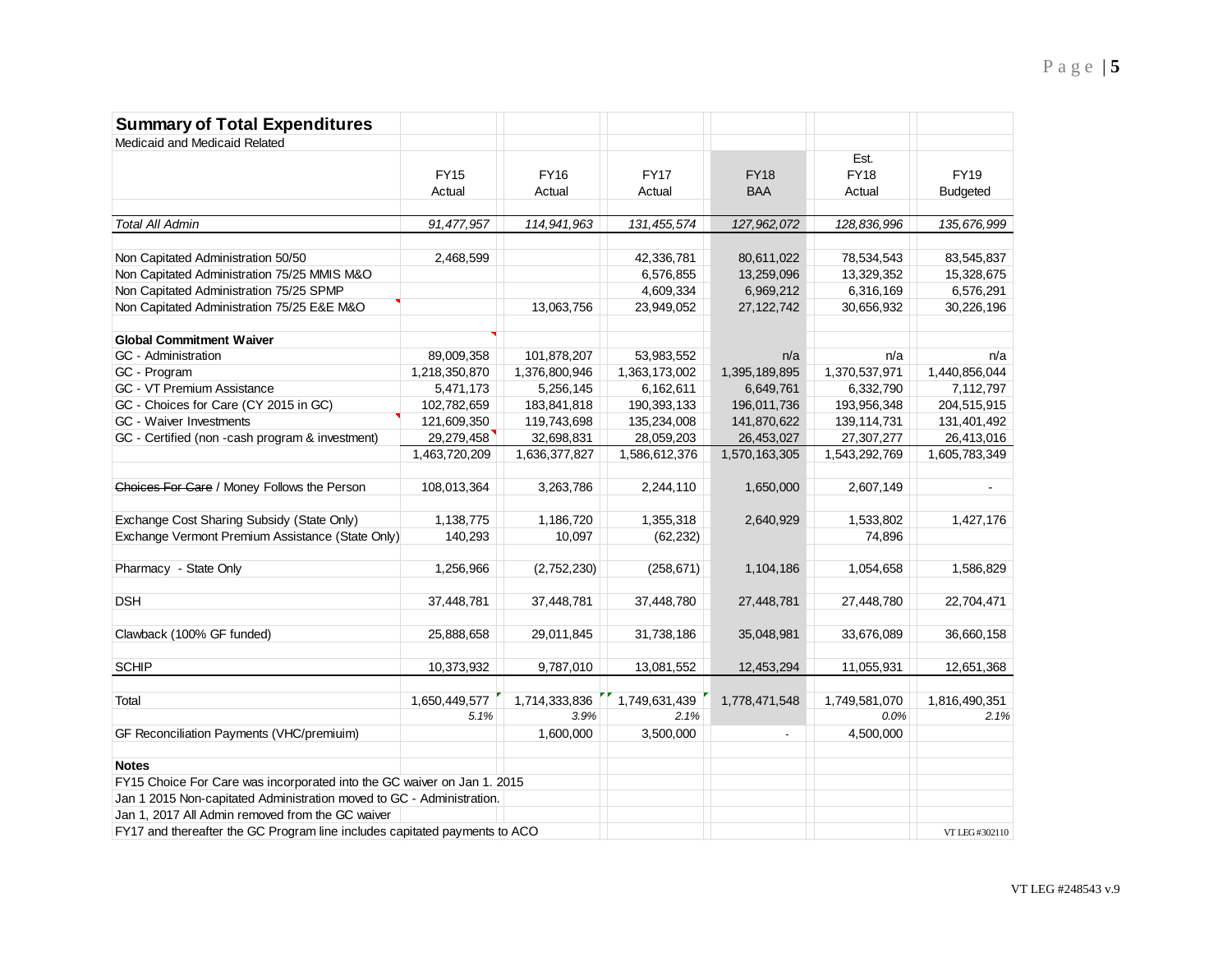|            | <b>Choices for Care Year End Summary - SFY18</b>                                         |    |                          |              |                       |    |            |                     |                                                        |                         |                          |                                            |
|------------|------------------------------------------------------------------------------------------|----|--------------------------|--------------|-----------------------|----|------------|---------------------|--------------------------------------------------------|-------------------------|--------------------------|--------------------------------------------|
|            | CFC is managed as one budget, categories are estimated but funding is fluid within them. |    |                          |              |                       |    |            |                     |                                                        |                         |                          |                                            |
|            | DeptID - 34100160000                                                                     |    |                          |              |                       |    |            |                     |                                                        |                         |                          |                                            |
|            |                                                                                          |    |                          |              |                       |    | Balance of |                     | State Share Amt                                        |                         | State Share converted to |                                            |
| <b>LTC</b> |                                                                                          |    | SFY18                    |              | SFY18<br>SFY18 Approp |    |            | as of FY18 Year End |                                                        | Gross GC Amt            |                          |                                            |
|            | Plan\$s Available<br>Expend and                                                          |    | Available for<br>by fund |              | Available For         |    |            |                     |                                                        |                         |                          |                                            |
|            |                                                                                          |    | (Final Appropriation)    |              | Obligated             |    |            |                     | <b>CF/Savings Reinvestment</b>                         | CF/Savings Reinvestment |                          |                                            |
|            | <b>H&amp;CB Money Follows the</b>                                                        |    |                          |              |                       |    |            |                     |                                                        |                         |                          | GF staying as GF for Money Follows the     |
|            | Person GF                                                                                | \$ | 753,720                  | \$           | 603,428               | \$ | 150,292    | \$                  | 150,292                                                | \$                      |                          | Person expenditures. Program expenditures  |
|            | H&CB Money Follows the                                                                   |    |                          |              |                       |    |            |                     |                                                        |                         |                          |                                            |
|            | Person FF                                                                                | \$ | 2,196,280                | \$           | 2,003,722             | \$ | 192,558    | \$                  |                                                        | S                       |                          |                                            |
|            | <b>H&amp;CB GC</b>                                                                       |    | 71,082,513               | \$           | 71,477,995            | \$ | (395, 482) | \$                  | (183, 029)                                             |                         | (396,081)                |                                            |
|            | Nursing Home GC                                                                          | Ś  | 124,929,223              | Ś            | 122,478,353           | \$ | 2,450,870  | \$                  | 1,134,263                                              | \$                      | 2,454,583                |                                            |
|            |                                                                                          |    |                          |              |                       |    |            |                     |                                                        |                         |                          | Carryforward from SFY18 into SFY19         |
|            |                                                                                          |    |                          |              |                       |    |            |                     |                                                        |                         |                          | available before obligations. (1% of SFY18 |
|            | <b>LTC Subtotal all funds</b>                                                            |    | 198,961,736              | <sub>S</sub> | 196,563,497           | \$ | 2,398,239  | \$                  | 1,101,526                                              | \$.                     |                          | 2,058,502 CFC-LTC expenses)                |
|            |                                                                                          |    |                          |              |                       |    |            |                     |                                                        |                         |                          | Less: Obligation for SFY19 Emergency       |
|            |                                                                                          |    |                          |              |                       |    |            |                     |                                                        |                         |                          | (100,000) Financial Relief expenditures.   |
|            |                                                                                          |    |                          |              |                       |    |            |                     |                                                        |                         | 1,958,502                | Balance of carryforward not obligated      |
|            |                                                                                          |    |                          |              |                       |    |            |                     |                                                        |                         |                          | 1% reserve requirement, calculated by      |
|            |                                                                                          |    |                          |              |                       |    |            |                     | 1,965,635   taking 1% of SFY18 expenses (if available) |                         |                          |                                            |
|            |                                                                                          |    |                          |              |                       |    |            |                     |                                                        |                         |                          | amount available for "reinvestment" (if    |
|            |                                                                                          |    |                          |              |                       |    |            |                     |                                                        | S                       |                          | available)                                 |
|            |                                                                                          |    |                          |              |                       |    |            |                     |                                                        |                         |                          |                                            |
|            |                                                                                          |    |                          |              |                       |    |            |                     |                                                        |                         |                          |                                            |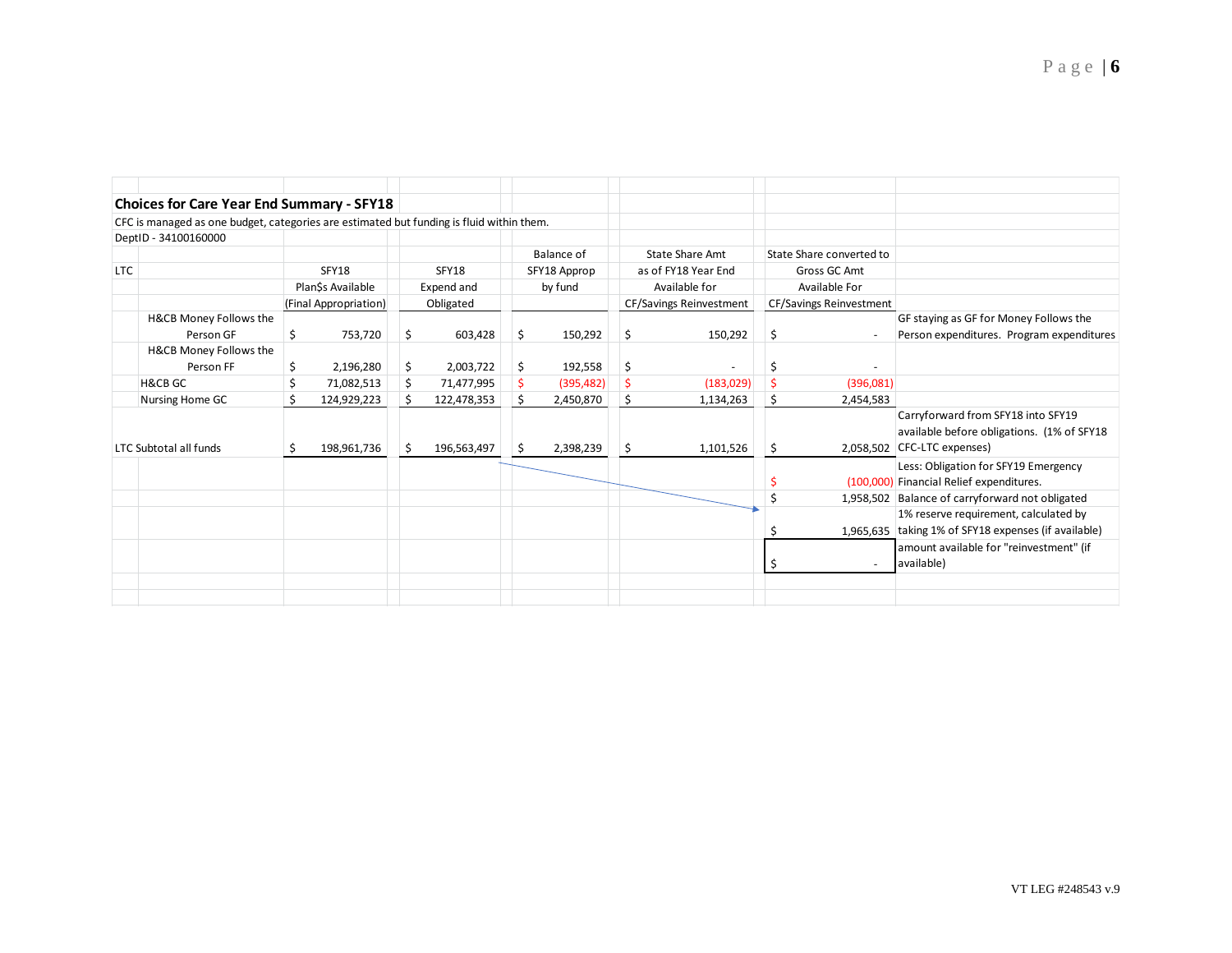| Global Commitment - Cash Balance Sheet - FY15 to FY19                                                                           |               |                    |                    |                                |                    |                                |
|---------------------------------------------------------------------------------------------------------------------------------|---------------|--------------------|--------------------|--------------------------------|--------------------|--------------------------------|
|                                                                                                                                 | FY15 Actual   | <b>FY16 Actual</b> | <b>FY17 Actual</b> | <b>FY18</b><br><b>Budgeted</b> | <b>FY18 Actual</b> | <b>FY19</b><br><b>Budgeted</b> |
| <b>Revenues - Cash Capitated Payments</b>                                                                                       | 1,442,945,241 | 1,633,975,029      | 1,554,409,832      | 1,540,133,246                  | 1,512,050,358      | 1,575,788,640                  |
| <b>Expenses - Cash Capitated</b>                                                                                                |               |                    |                    |                                |                    |                                |
| Administration                                                                                                                  | 89,009,358    | 101,878,207        | 53,983,552         |                                |                    |                                |
| Program                                                                                                                         | 1,223,822,043 | 1,382,057,091      | 1,369,335,613      | 1,401,839,656                  | 1,376,870,761      | 1,447,968,841                  |
| Investment                                                                                                                      | 112,000,874   | 110,777,644        | 131,087,882        | 138,293,590                    | 135, 179, 597      | 127,819,799                    |
| <b>Total Cash Expenses</b>                                                                                                      | 1,424,832,275 | 1,594,712,942      | 1,554,407,047      | 1,540,133,246                  | 1,512,050,358      | 1,575,788,640                  |
| Transfer to 27/53 Reserve- 53rd week portion                                                                                    | n/a           | n/a                | (5,287,591)        | (1,700,000)                    | (1,700,000)        | (1,760,000)                    |
| <b>Transfer to Human Service CR - IBNR</b>                                                                                      |               |                    |                    |                                |                    | (64,022,729)                   |
| <b>Transfer to Human Service CR - Medicaid</b>                                                                                  |               |                    |                    |                                |                    | (14,064,254)                   |
| <b>Change in Fund Balance</b>                                                                                                   | 18,112,966    | 39,262,087         | (5, 284, 806)      | (1,700,000)                    | (1,700,000)        | (79, 846, 983)                 |
| <b>Prior Year Fund Balance</b>                                                                                                  | 29,456,821    | 47,569,787         | 86,831,874         | 81,547,068                     | 81,547,068         | 79,847,065                     |
| <b>Total Fund Balance</b>                                                                                                       | 47,569,787    | 86,831,874         | 81,547,068         | 79,847,068                     | 79,847,068         | 82                             |
| Non-capitated administrative expenses <sup>(1)</sup>                                                                            | 2,468,599     |                    |                    |                                |                    |                                |
| Non-cash expenses <sup>(2)</sup>                                                                                                | 29,311,669    | 32,698,831         | 28,059,203         | 26,453,027                     | 27,307,277         | 26,413,016                     |
| Non-cash revenues (3)                                                                                                           | 29,311,669    | 32,698,831         | 28,059,203         | 26,453,027                     | 27,307,277         | 26,413,016                     |
| Notes:<br>$\binom{r}{1}$ Non-capitated expenses are cash expenses but are paid outside of capitation pmt and do not affect fund |               |                    |                    |                                |                    |                                |
| balance. Effective 1/1/15, with consolidation of CFC into GC these expenses are now part of the GC Admin.                       |               |                    |                    |                                |                    |                                |
| $\mathcal{F}(2)$ Non-cash expenses include certified programs in which non-federal expenses are not State cash expenses.        |               |                    |                    |                                |                    |                                |
| (3) Non-cash revenues include certified programs in which non-federal revenues are not State cash revenues.                     |               |                    |                    |                                |                    | VT LEG #259687                 |